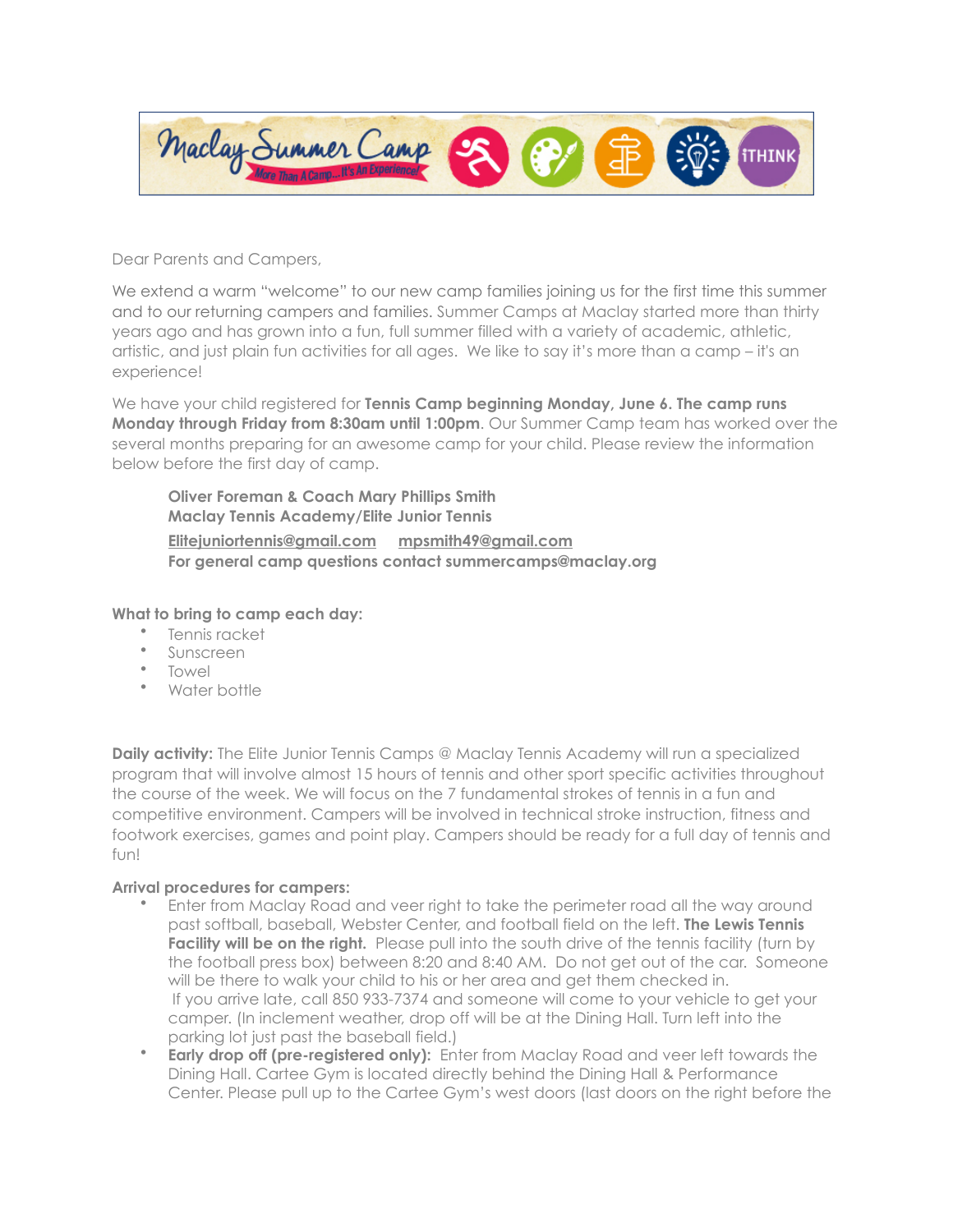playground) between 7:30 am and 8:30 am. Do not get out of the car. Someone will be there to walk your child into the gym.

**Lunch:** Lunch is included for campers in the Dining Hall. Monday: Chicken Nuggets Tuesday: Cheese Pizza Wednesday: Hamburgers and/or Hot Dogs Thursday: Cheese pizza Friday: Turkey subs

Momma Ps and Kona Ice come to campus on Monday and Thursday, respectively. They both sell treats ranging from \$2-5. Please note this will be an extra fee and is not included in your camp cost.

## **Pick up procedures for campers:**

Please pull up to the **Dining Hall east doors** (facing the grass parking lot) between 12:40 and 1:00pm. Do not get out of the car. Someone will be there to radio for your child to be escorted out to your vehicle. If you need to pick up prior to 12:00pm please call Mary Phillips Smith at (850) 933-7374 and someone will walk your child out to you. Make sure you know your family's PIN (4 digit number) to pick up the camper.

- **Those Joining Day Camp from 12pm-3pm: (pre-registered only)** On Friday you will either need to be picked up from Scholars Camp by 12:00pm or go on the all-day trip with the Day Camp. DC leave at 9:00 am sharp on Friday from the Cartee Gym. For Monday-Thursday pick up from Day Camp, pull up to the Cartee Gym west doors (last doors on the right before the playground) between 2:50 pm and 3:00 pm. **Do not get out of the car.** Someone will be there to radio for your child to be escorted out to your vehicle. If you need to pick up prior to 2:50 pm, please call **Katie Gimbel** at 850 933-5549 and someone will walk your child out to you. Make sure you know your family's PIN (4 digit number) to pick up the camper.
- **Those Joining Afternoons with Lee will receive a separate e-mail**
- **After Care**: (pre-registered only) Please pull up to the Dining Hall's east doors (facing the grass parking lot) between 5:00 pm and 5:30 pm. Do not get out of the car. Someone will be there to radio for your child to be escorted out to your vehicle. If you arrive before 5:00 pm, please call 850-894 –0908. Make sure you know your family's PIN (4 digit number) to pick up the camper.

## **Camp safety:**

Maclay has a registered nurse on campus to help support the safety and wellness of our campers. All campers must sign a waiver, produce immunization records, and follow our safety protocols. Before arrival to camp each morning, please screen your child for presence of acute illness symptoms. Any camper with symptoms present will be asked to stay home until symptoms have resolved (without the use of medication) for at least 24 hours. As always, seek medical attention and testing when appropriate.

The following is a list of symptoms:

- Fever >= 100.0 or chills
- Nausea or vomiting
- Diarrhea
- Cough